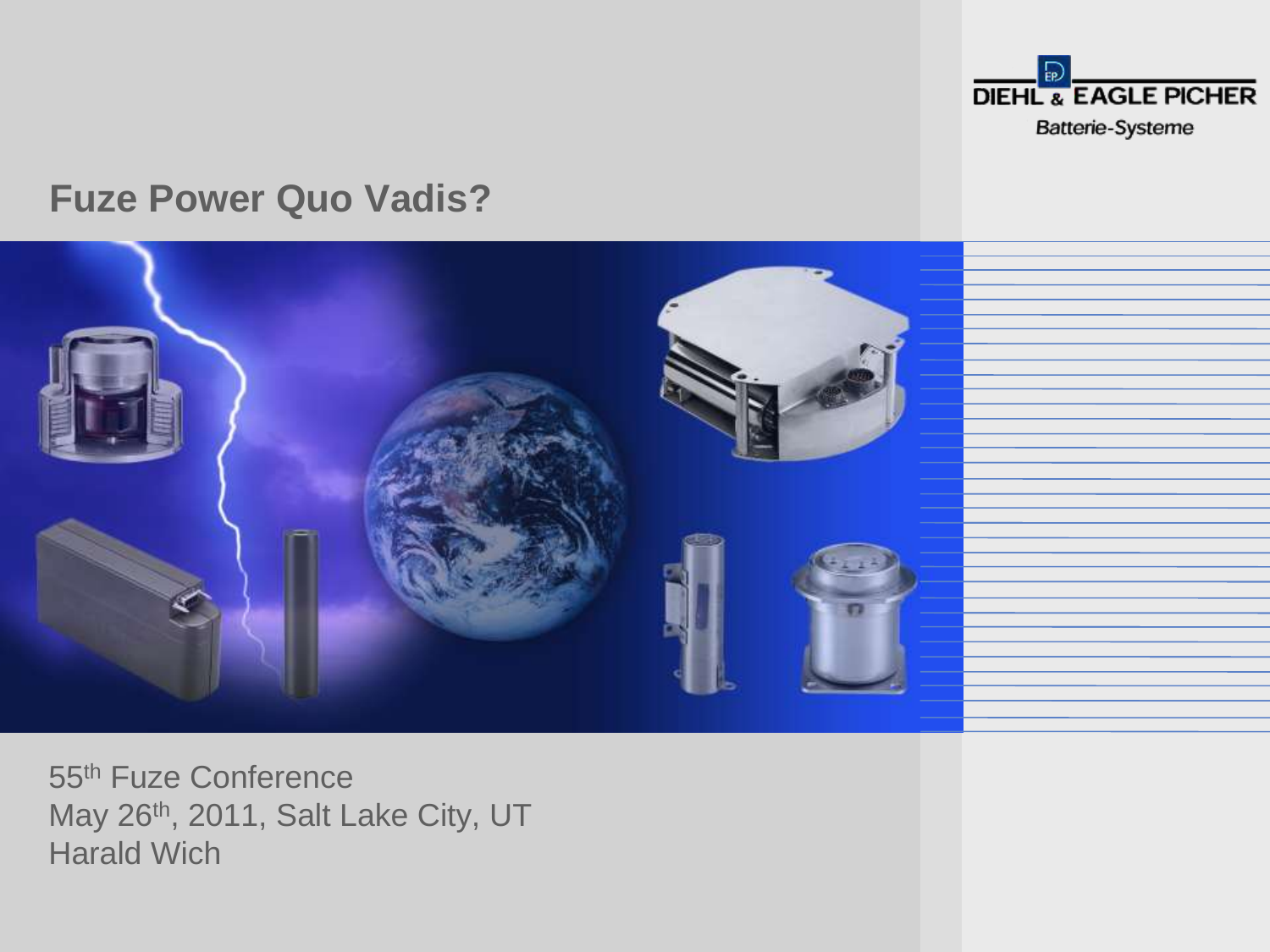## **Outline**

- **+ History**
- Requirements
- Alternative Power Sources
- Liquid Reserve Batteries
- Quo Vadis Fuze Power?



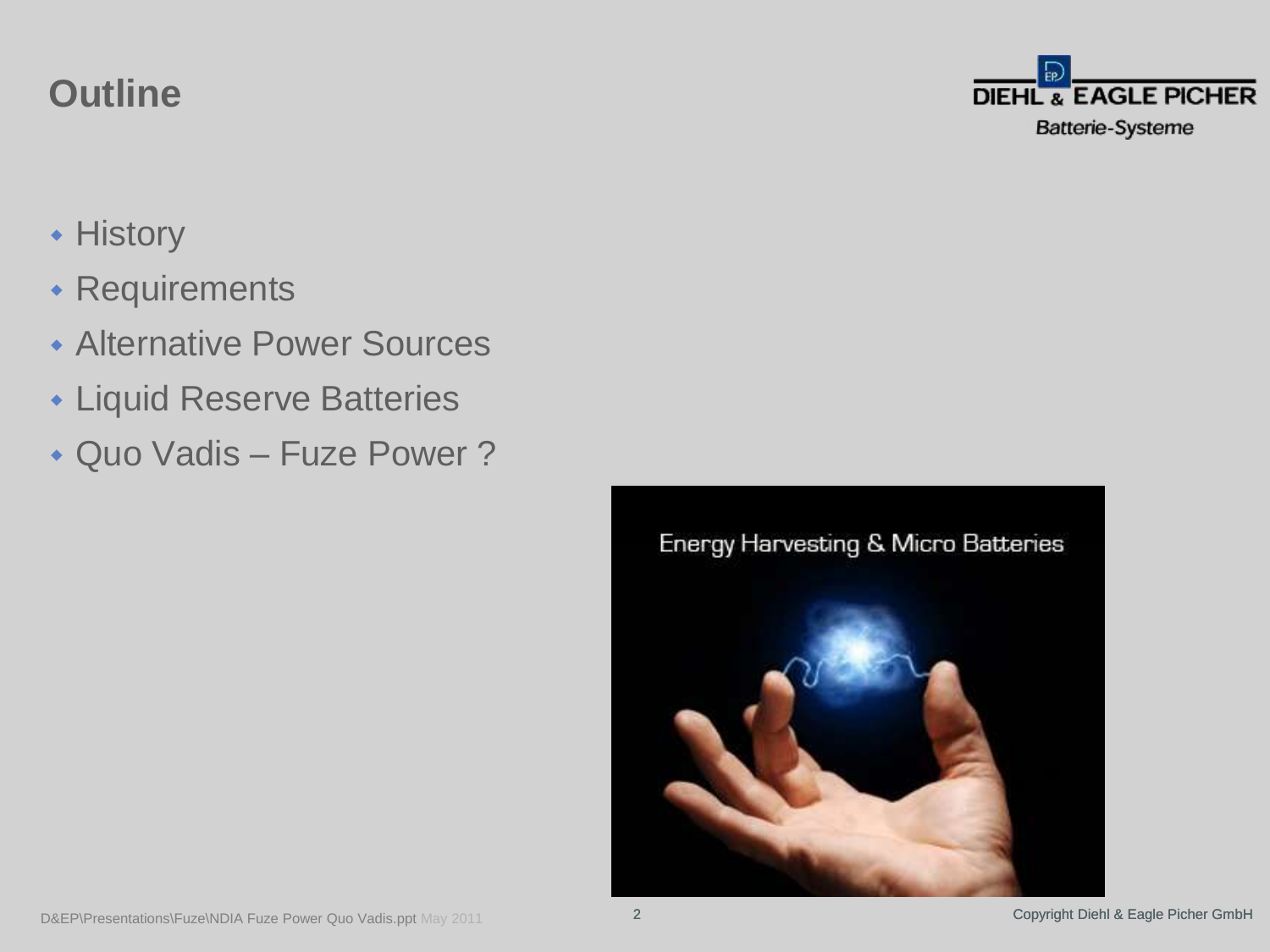# **Some History**

**DIEHL & EAGLE PICHER** Batterie-Systeme

1.769.203

- First time Electric Power required for Proximity Fuzing in the early 1940´s
	- some earlier Patents e.g. US1,769,203 in the 30´s July 1, 1930.
	- Pye Ltd in GB and USNAVY in US Mk 32 later on Mk 45, Mk 53
	- first "Reserve Type Battery" US1,658,142  $\Rightarrow$  70 years of history
- My own experience
	- piezoelectric setback generators
	- air driven alternators
	- thermal battery







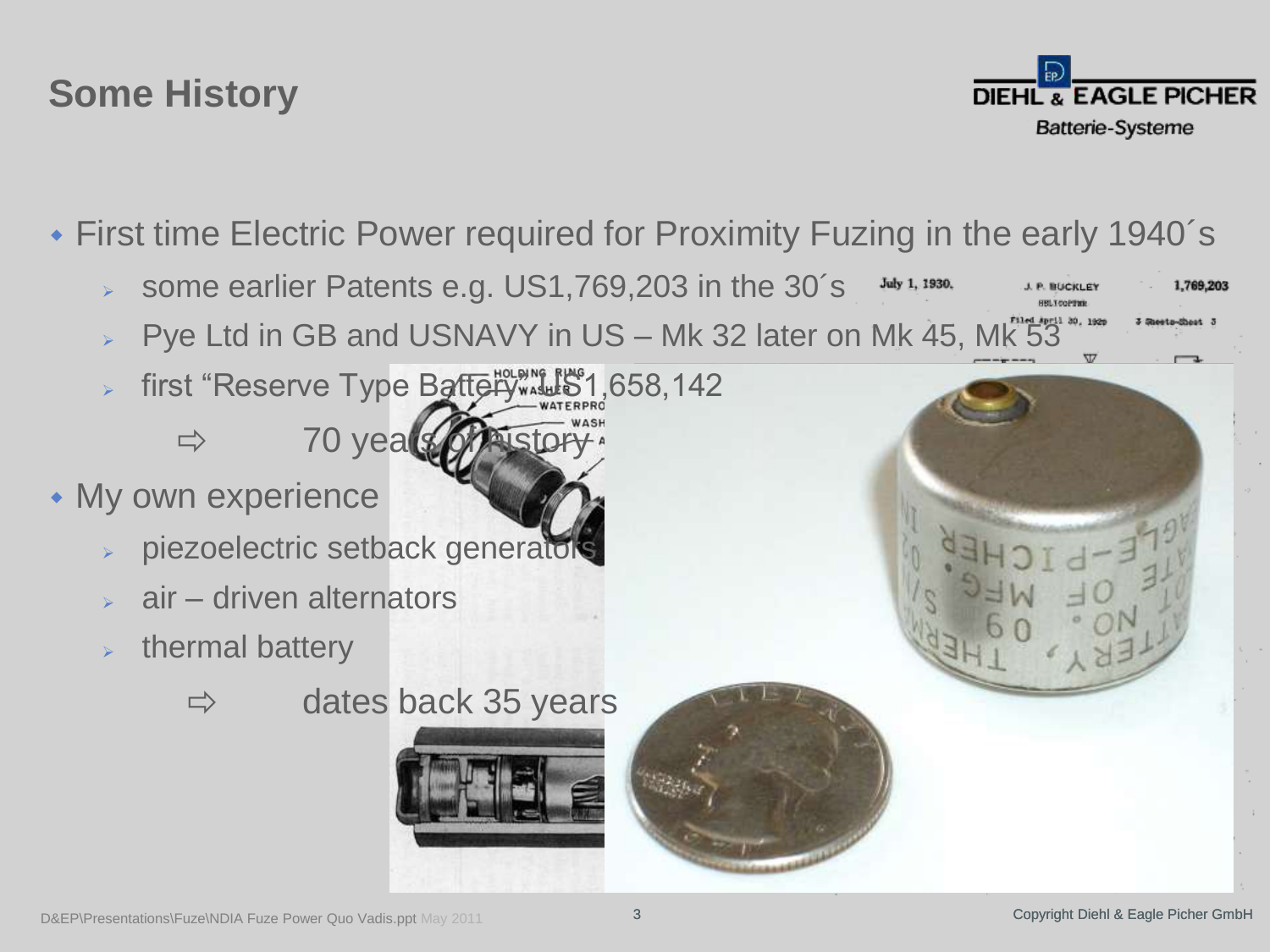## **Requirements general**



Volume (size) and Weight

 Power = Voltage x Current  $\overline{\psi}$  and  $\overline{\psi}$  with  $\overline{\psi}$  and  $\overline{\psi}$  and  $\overline{\psi}$  and  $\overline{\psi}$  and  $\overline{\psi}$  and  $\overline{\psi}$  and  $\overline{\psi}$  and  $\overline{\psi}$  and  $\overline{\psi}$  and  $\overline{\psi}$  and  $\overline{\psi}$  and  $\overline{\psi}$  and  $\overline{\psi}$  and  $\overline{\psi}$  and  $\overline{\psi}$  and  $\sqrt[1]{2}$   $\sqrt[1]{2}$  a mere 2 V up to 10's of V µW to W

- $\cdot$  Lifetime  $\cdot$  10 s to  $> 600$  s tlt
- Energy =  $\int \int (t) \cdot I(t) dt$  µJ up to J  $t = 0$
- Rise time ms up to 100´s of ms
- Reliability 99.xxxx%
- 

• Cost nil

• Storage Life 10 years +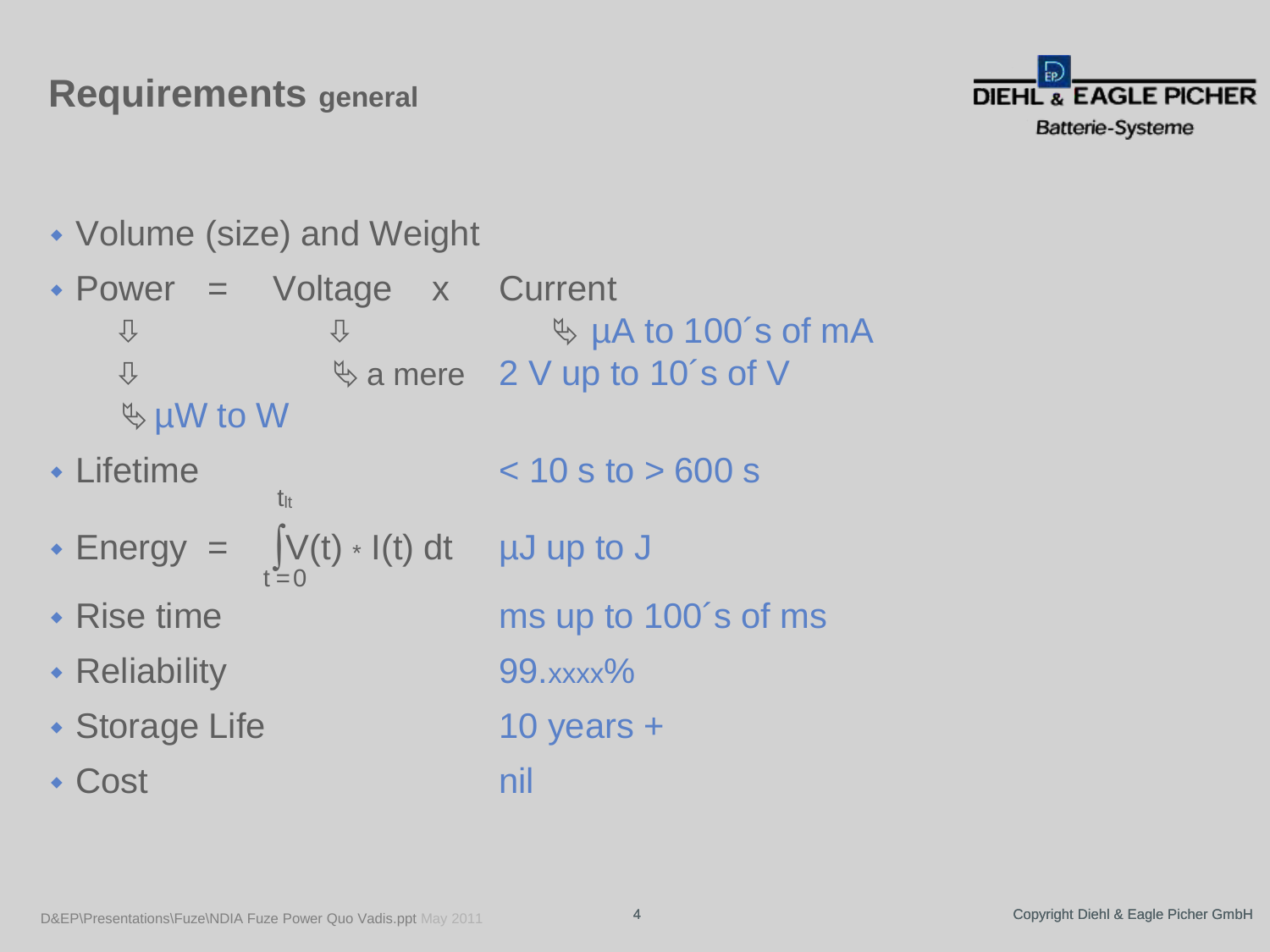

• Fuze Categories PD Detonator classical artillery 100 µJ M100

- 
- **45 mJ Silicon Bridge Initiator**
- $\%$  50 mJ 1 W/1A
- $\%$  100 mJ LEEFI

 $\Rightarrow$  usually a Factor of 3 – 5 (10) in the firing circuit !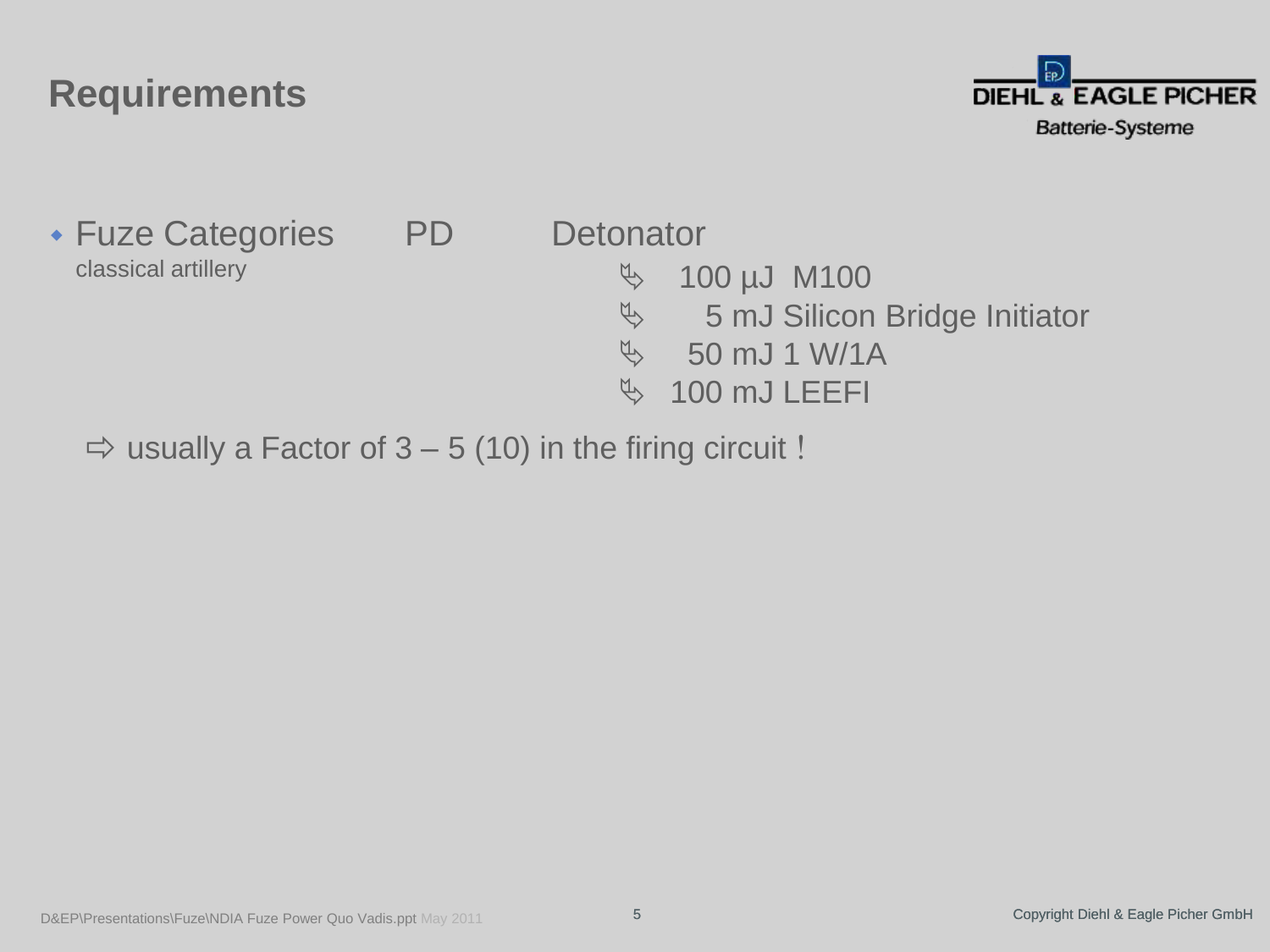

 Fuze Categories PD Det classical artillery SD Det + Timer

 $\%$  2 µW e.g. digital watch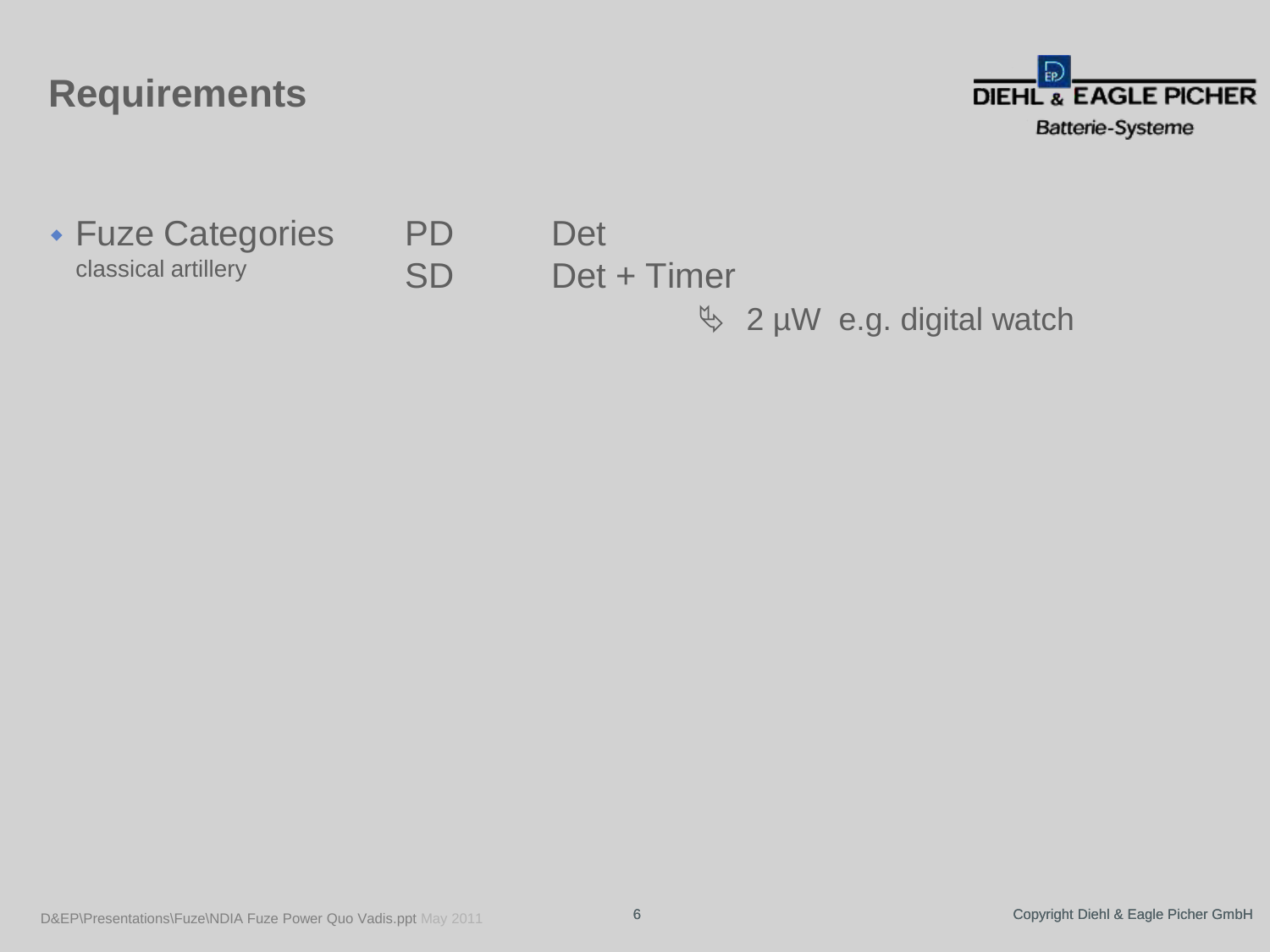

Fuze Categories PD Det

classical artillery SD Det + Timer ET Det + programmable Timer 600 µW e.g. RFID-Circuit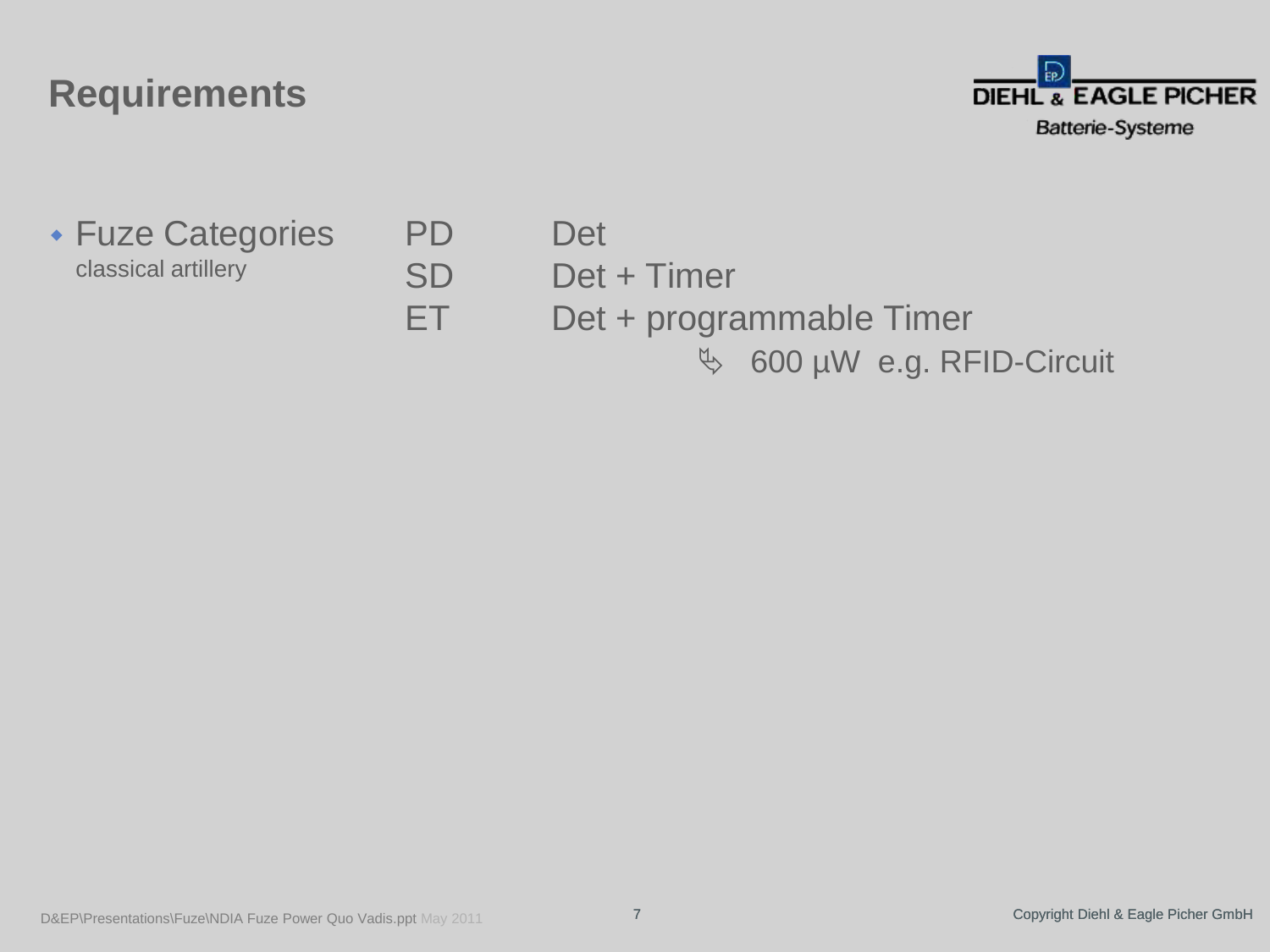

 Fuze Categories PD Det classical artillery SD Det + Timer

- 
- 
- ET Det + programmable Timer
- PX Det + prog. Timer + TX/RX

 $\%$  some 100 mW's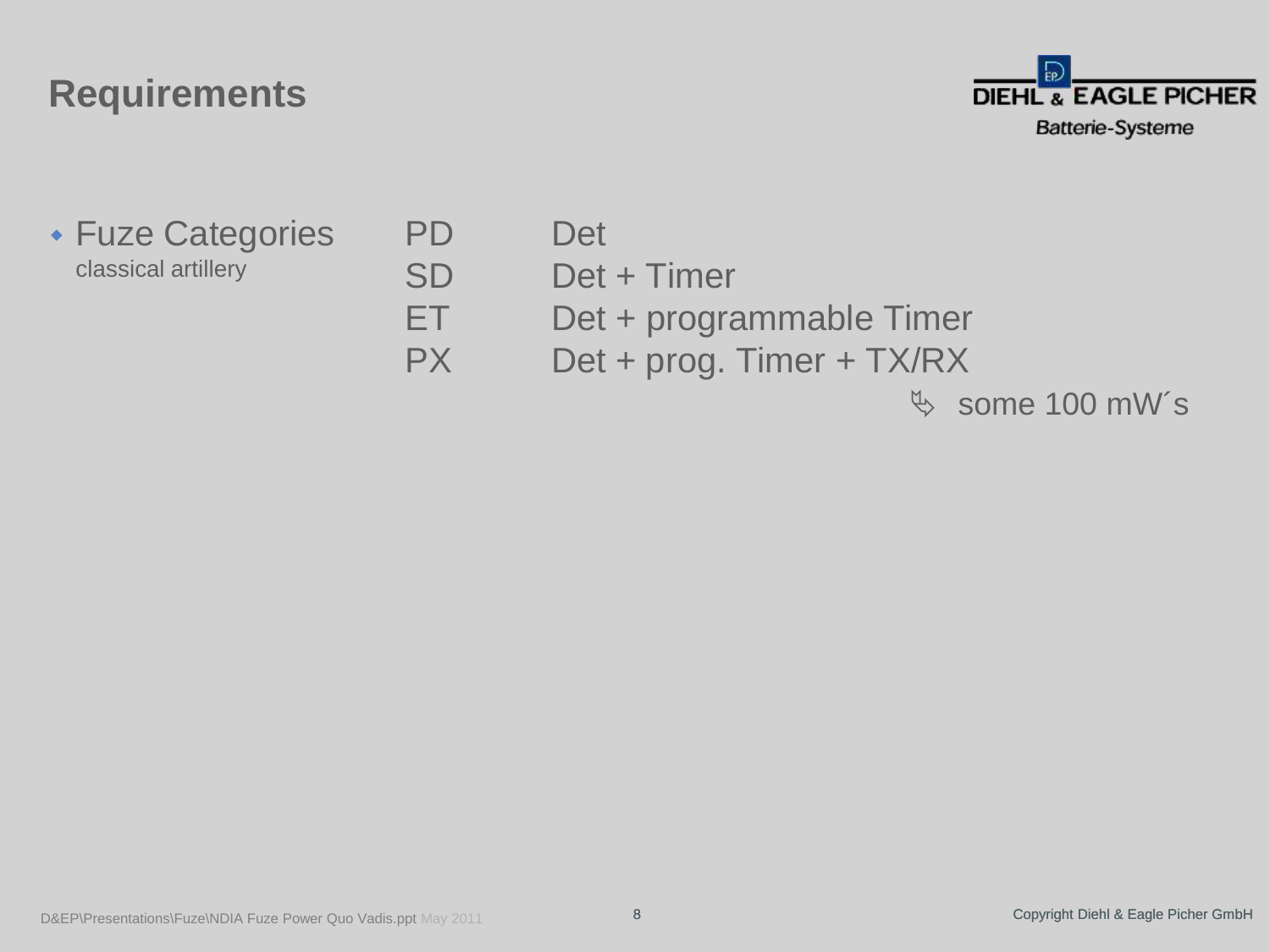

- Fuze Categories PD Det classical artillery SD Det + Timer
	-
	-
	- ET Det + programmable Timer
	- PX Det + prog. Timer + TX/RX
	- CCF Det + prog. Timer + TX/RX + Control Power

 $\&$  some W's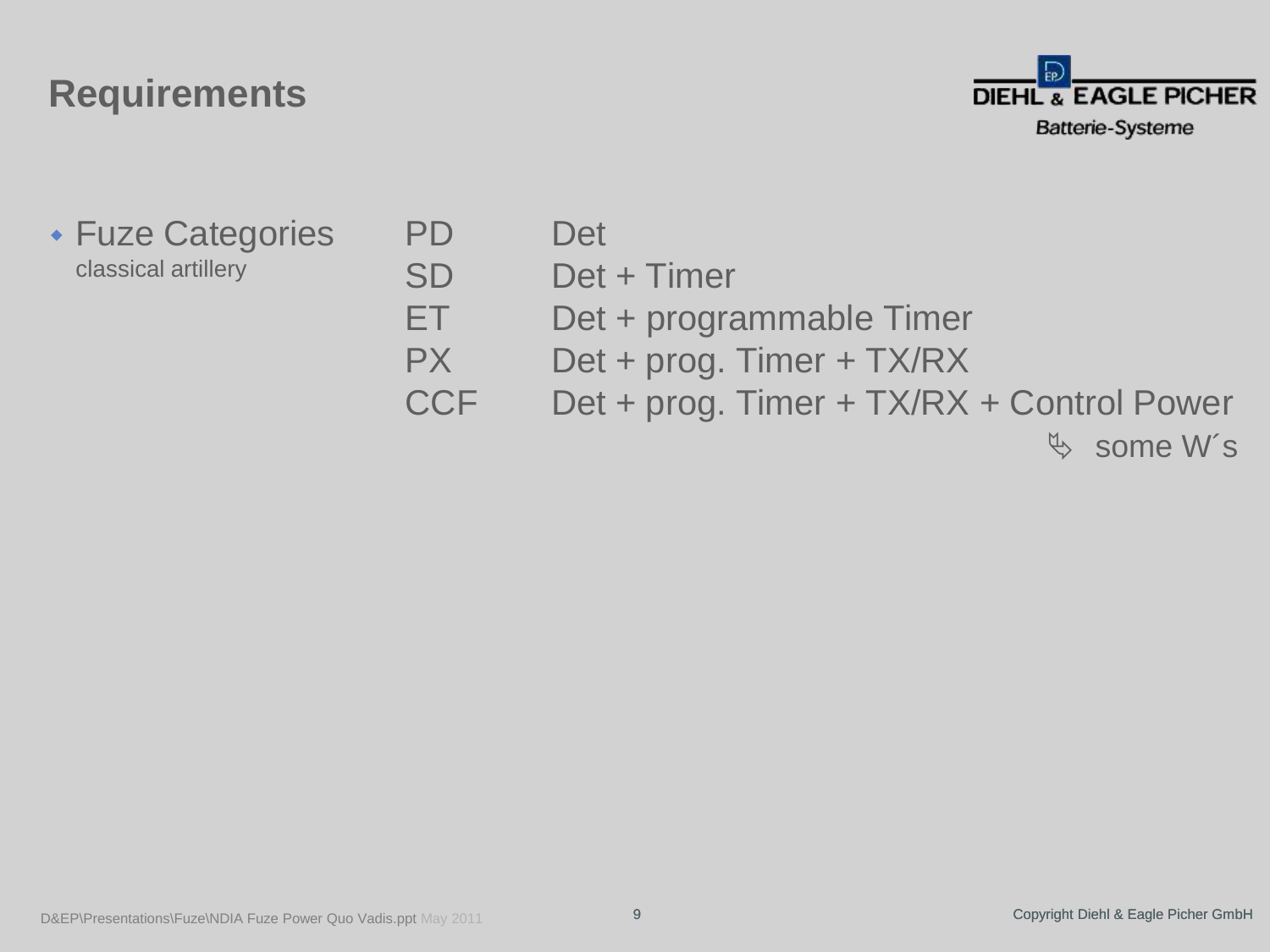

• Fuze Categories PD Det classical artillery SD Det + Timer ET Det + programmable Timer PX Det + prog. Timer + TX/RX CCF Det + prog. Timer + TX/RX + Control Power • Operating Times short  $\leq 10 - 20$  s direct fire medium  $<$  100 s indirect fire Mortars  $long \sim$  200 s indirect fire Arty 105/155 mm x-long up to 600 s gliding and/or powered

Energy

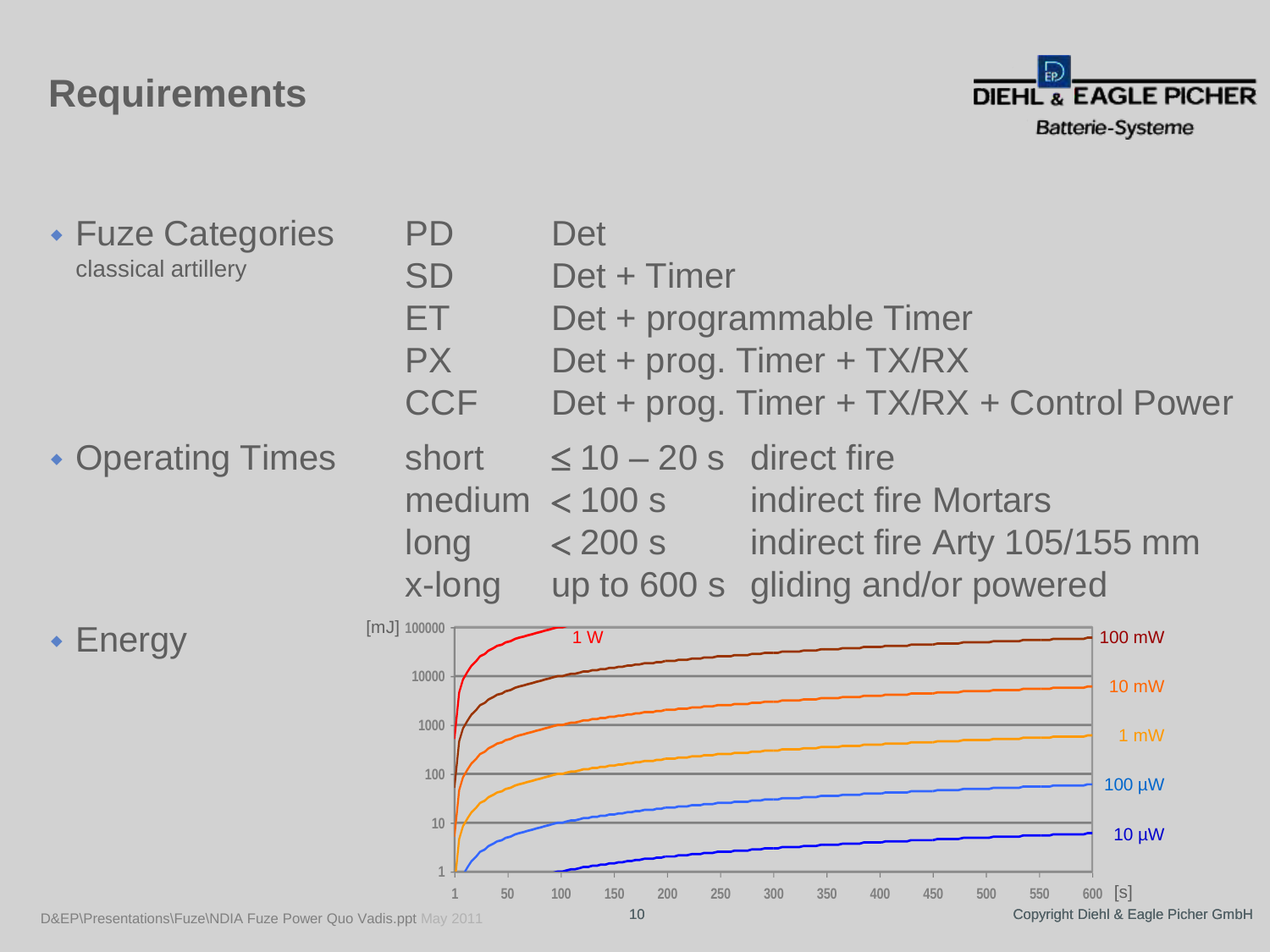

Where could the energy come from

––––– source requires storage device





D&EP\Presentations\Fuze\NDIA Fuze Power Quo Vadis.ppt May 2011 11 11 2000 11 Copyright Diehl & Eagle Picher GmbH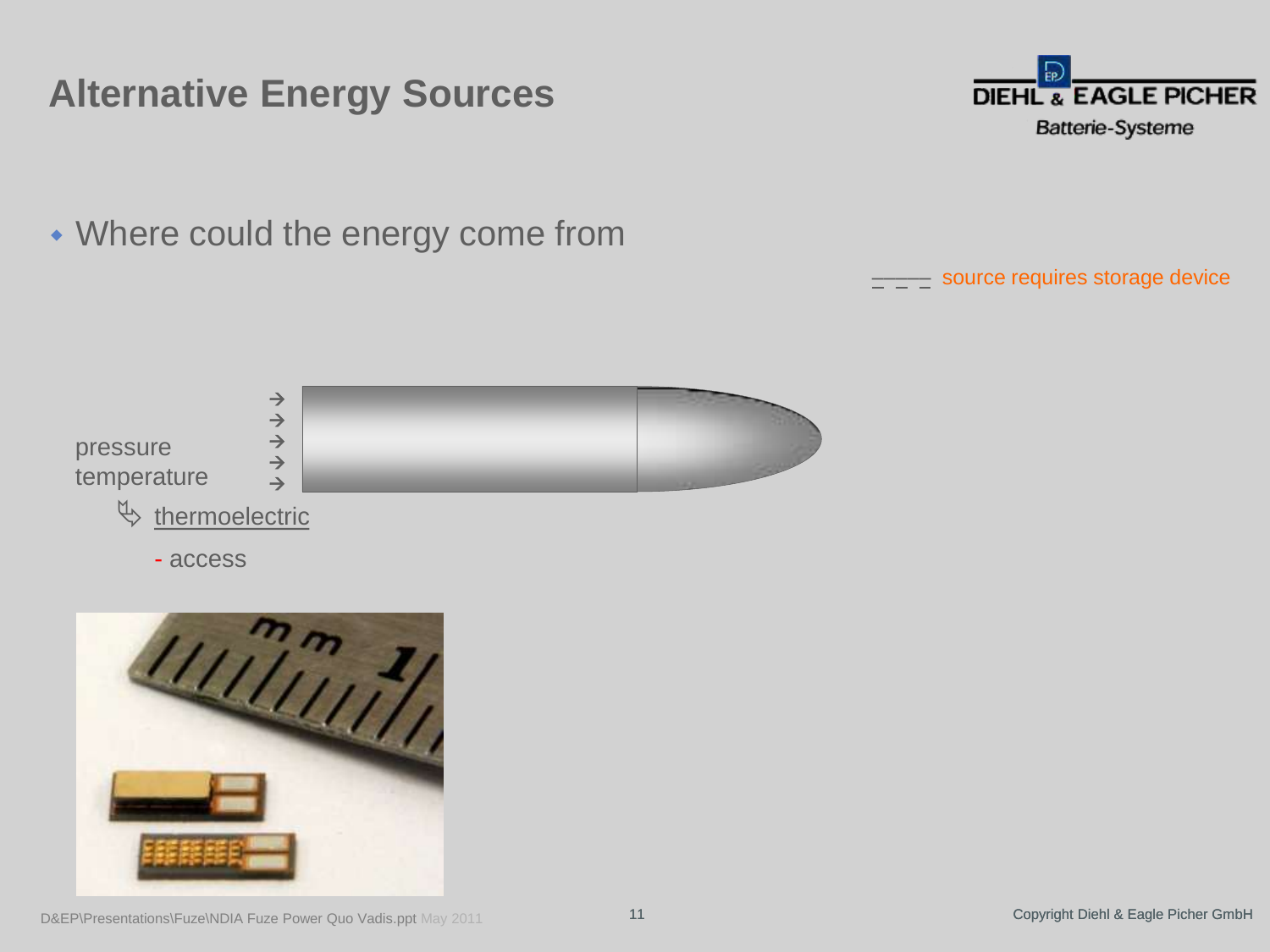

Where could the energy come from

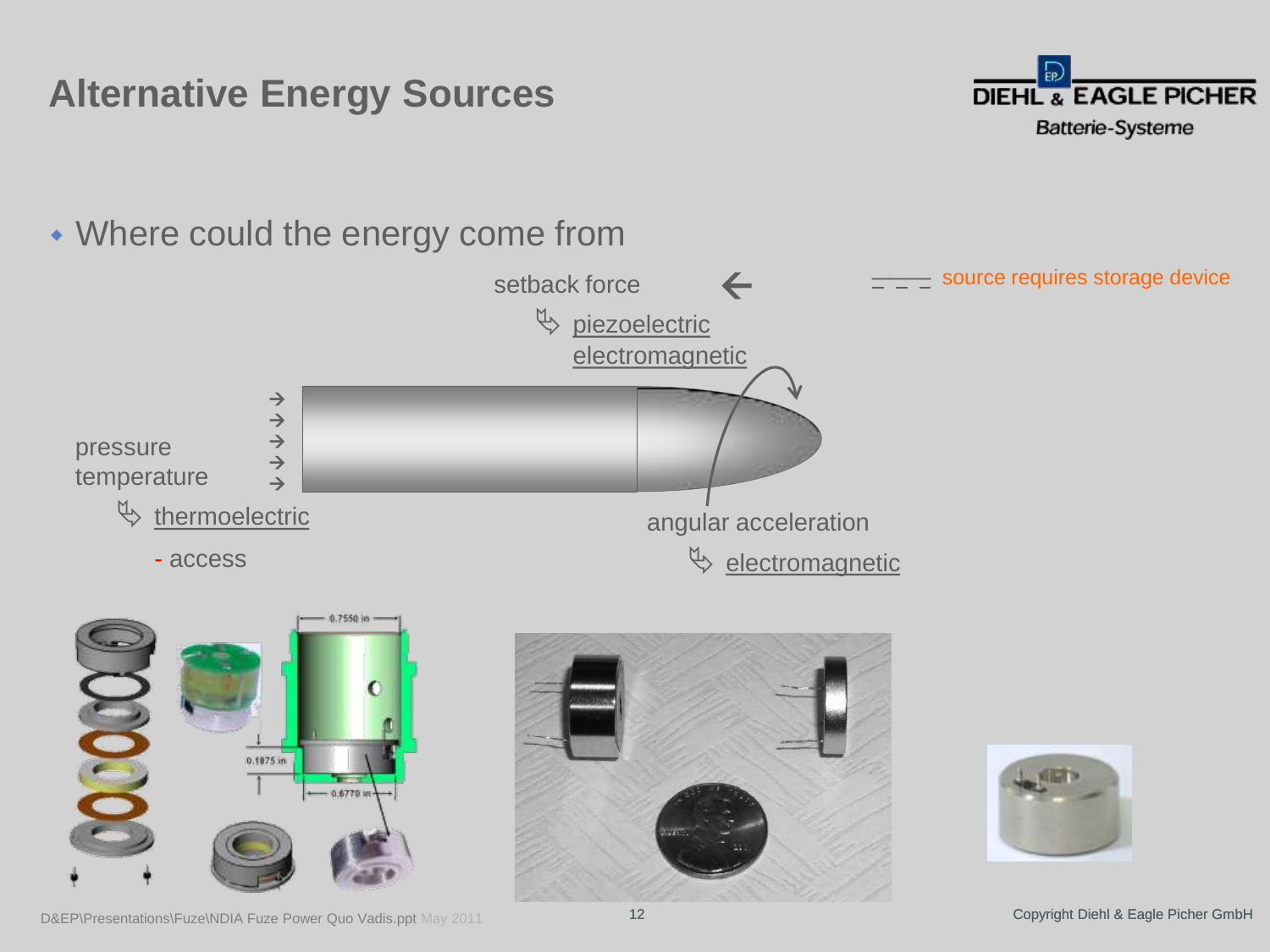

Where could the energy come from



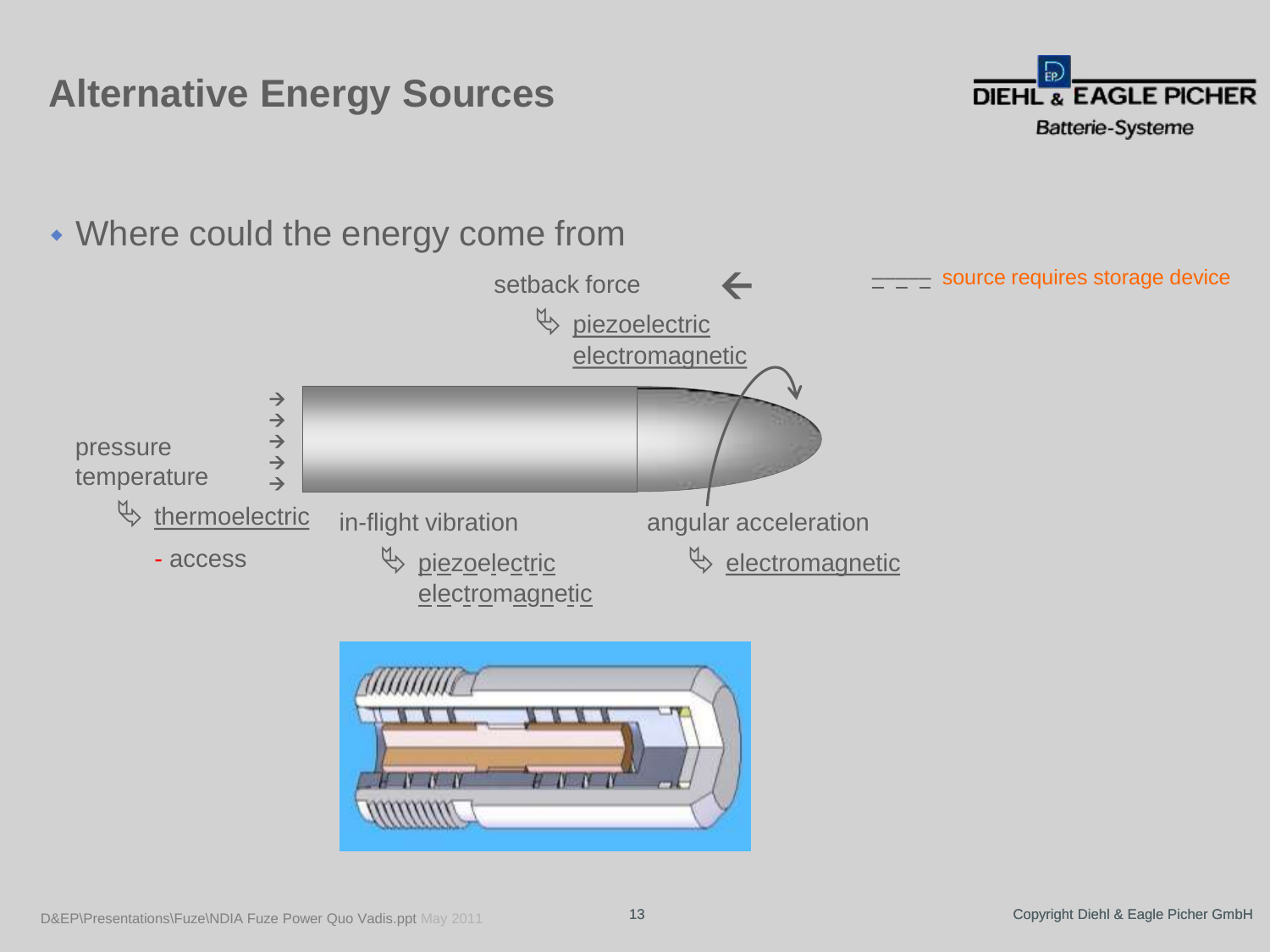

#### D&EP\Presentations\Fuze\NDIA Fuze Power Quo Vadis.ppt May 2011 14 14 22 Copyright Diehl & Eagle Picher GmbH Where could the energy come from  $\rightarrow$  $\rightarrow$  $\rightarrow$  $\rightarrow$  $\rightarrow$ pressure temperature  $\mathfrak{B}$  thermoelectric - access in-flight vibration  $\uplus$  piezoelectric electromagnetic angular acceleration  $\mathbb Q$  electromagnetic  $\leftarrow$  $\leftarrow$  $\leftarrow$  $\leftarrow$  $\leftarrow$  $\widehat{\mathbb{C}}$  EM air turbine airstream  $\mathfrak{B}$  aerodynamic heat  $\mathfrak{B}$  thermoelectric thermo photovoltaic - rise time - high speed only - range of velocity - air intake setback force  $\upphi$  piezoelectric electromagnetic ––––– source requires storage device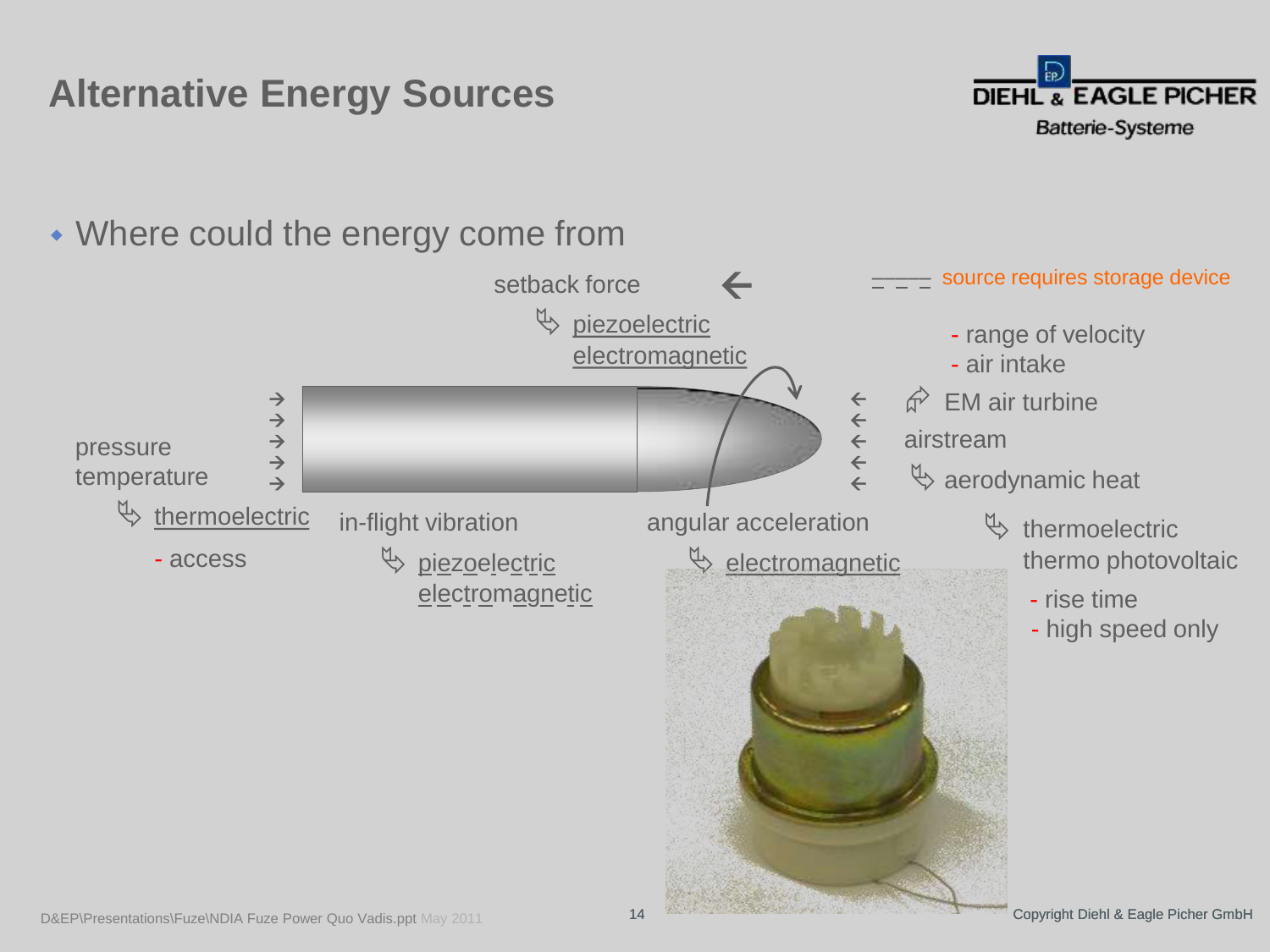



D&EP\Presentations\Fuze\NDIA Fuze Power Quo Vadis.ppt May 2011 15 Copyright Diehl & Eagle Picher GmbH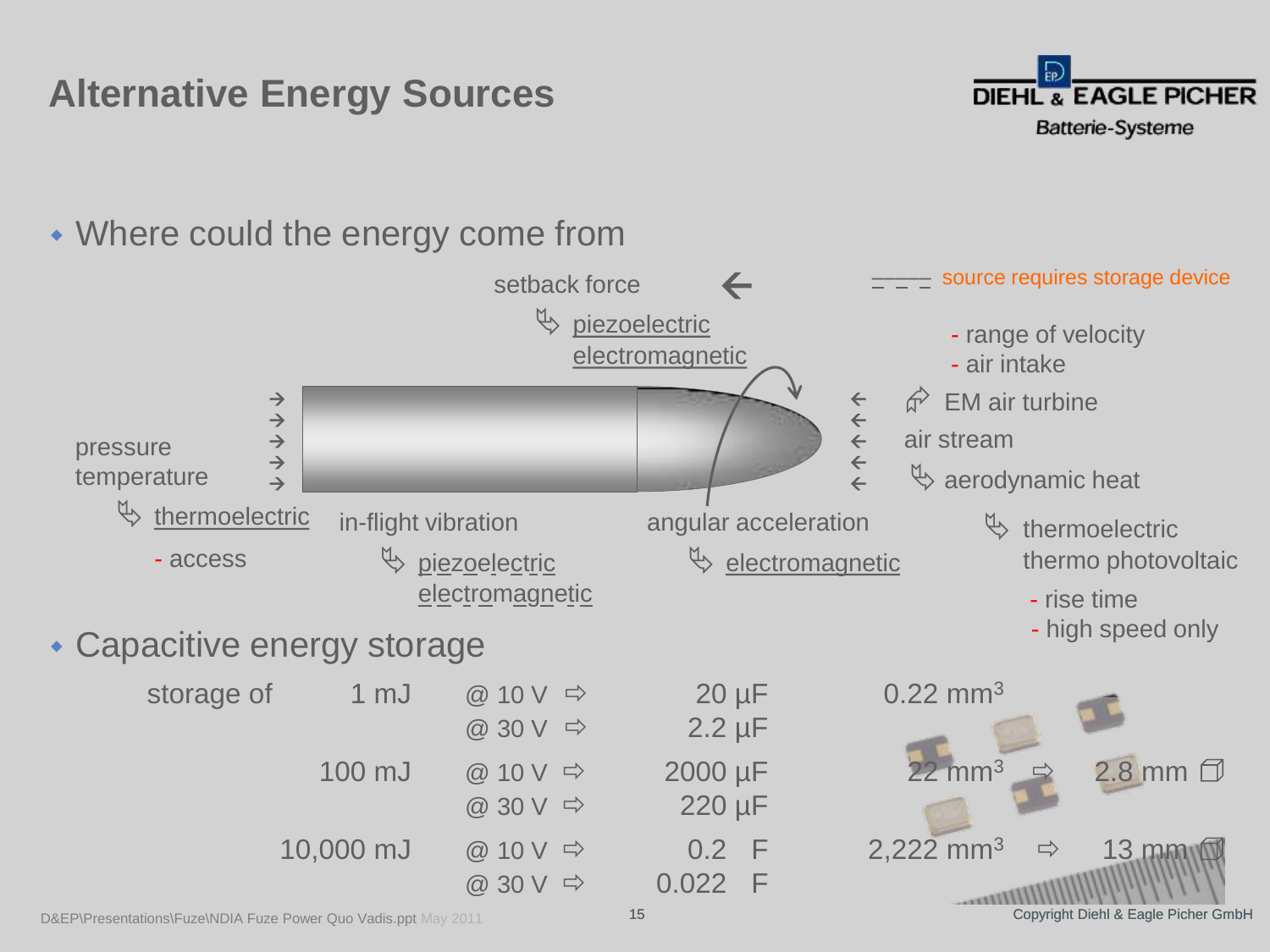

#### Charging and discharging the capacitor



D&EP\Presentations\Fuze\NDIA Fuze Power Quo Vadis.ppt May 2011 16 Copyright Diehl & Eagle Picher GmbH

 $12$  [S]

**0 1 2 3 4 5 6 7 8 9 10 11 12**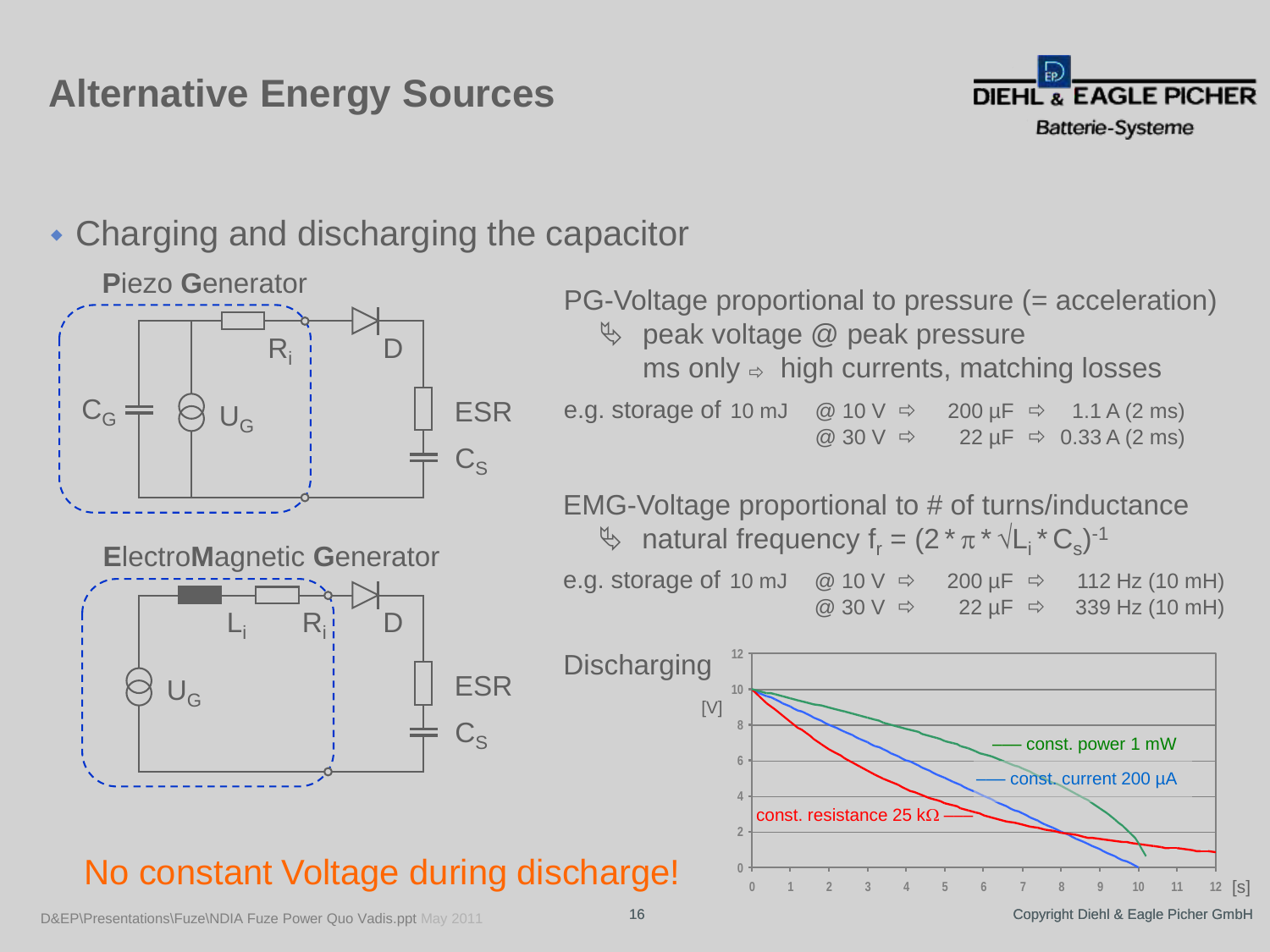



#### **My Conclusion**

no significant improvement of energy generated since 35 years

- $limited to$  > low energy pyrotechnics
	- $\triangleright$  short time of flight
	- **> simple functions**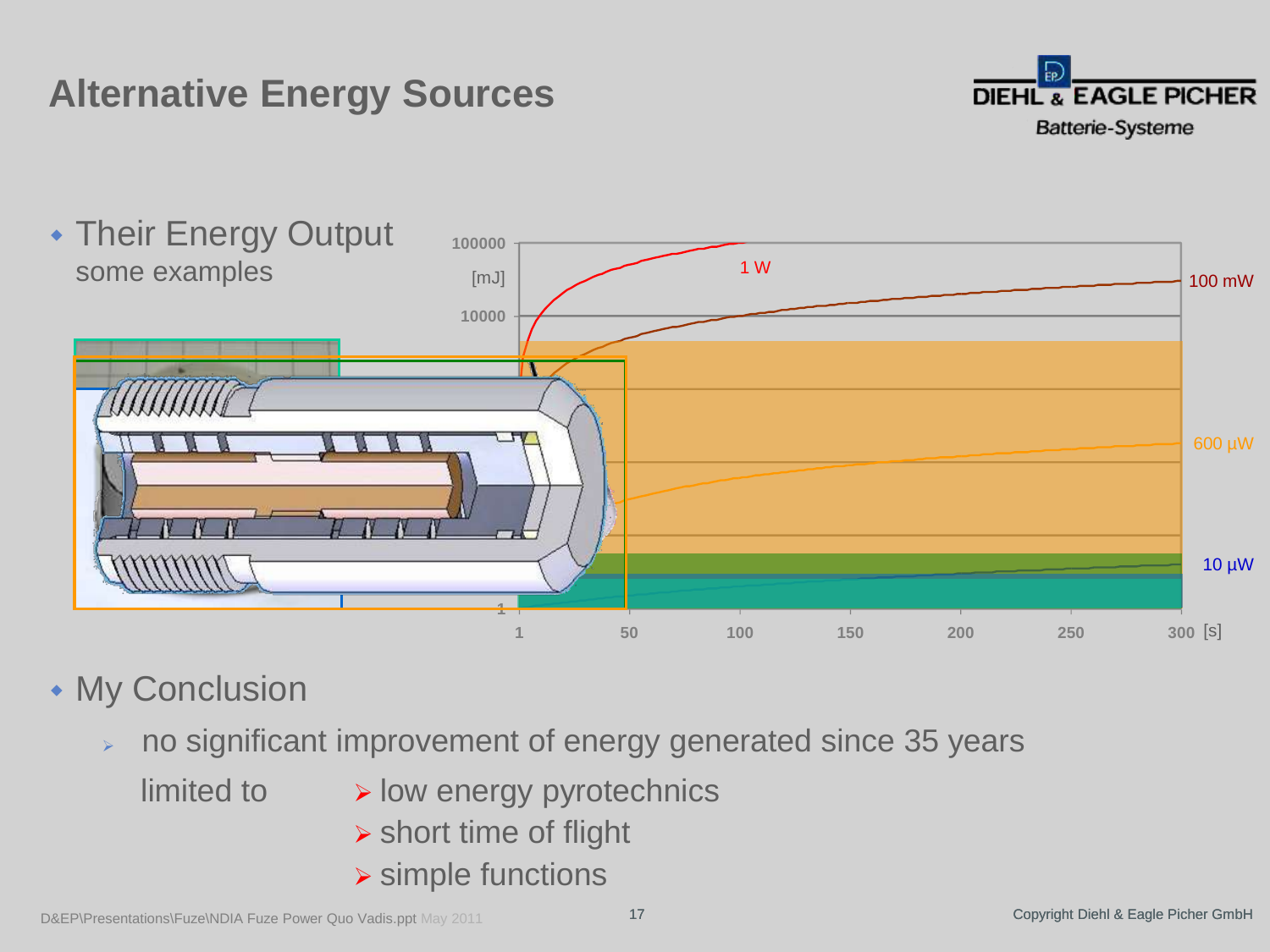# **Liquid Reserve Batteries**





D&EP\Presentations\Fuze\NDIA Fuze Power Quo Vadis.ppt May 2011 18 Copyright Diehl & Eagle Picher GmbH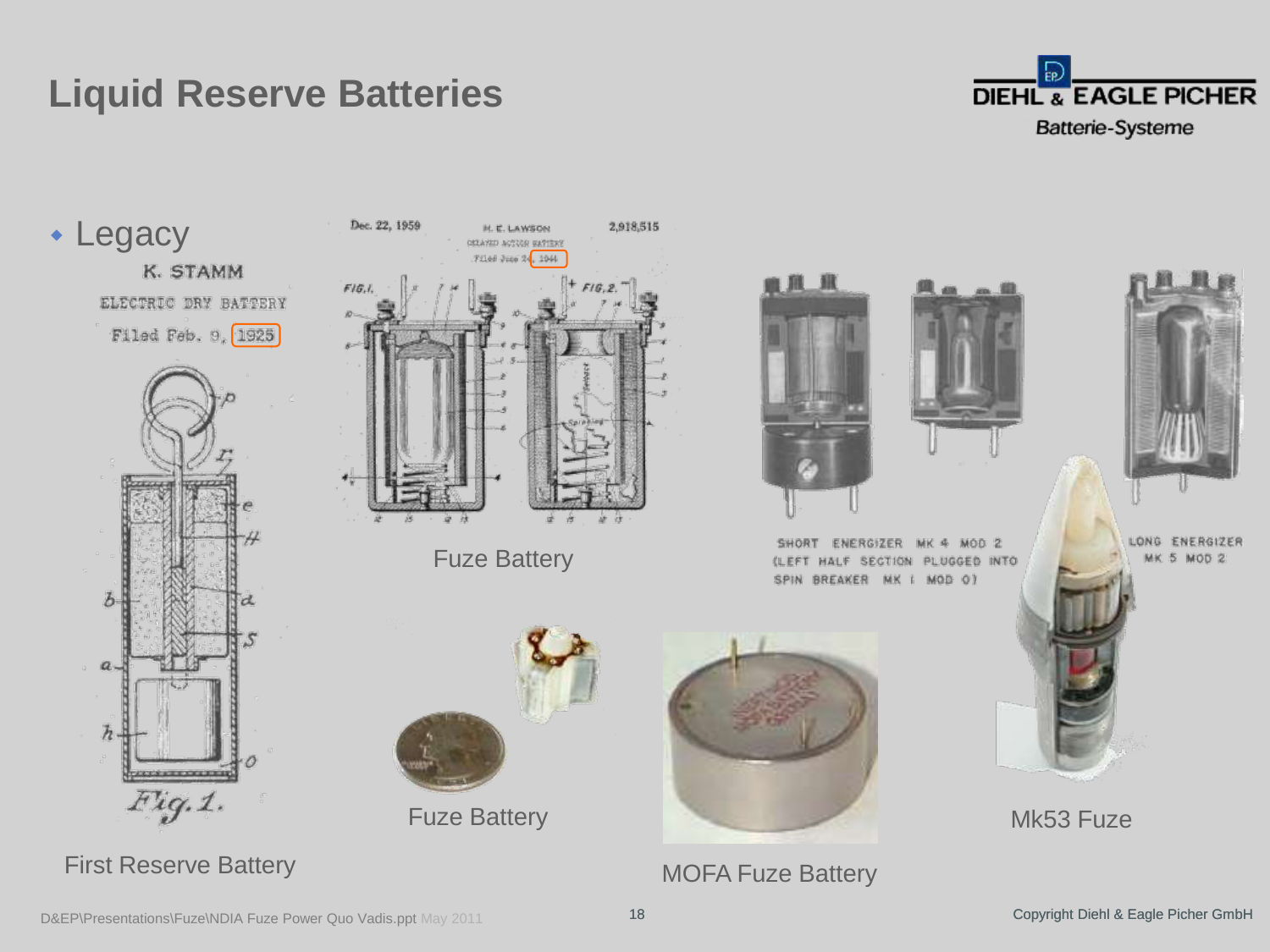### **Liquid Reserve Battery current**



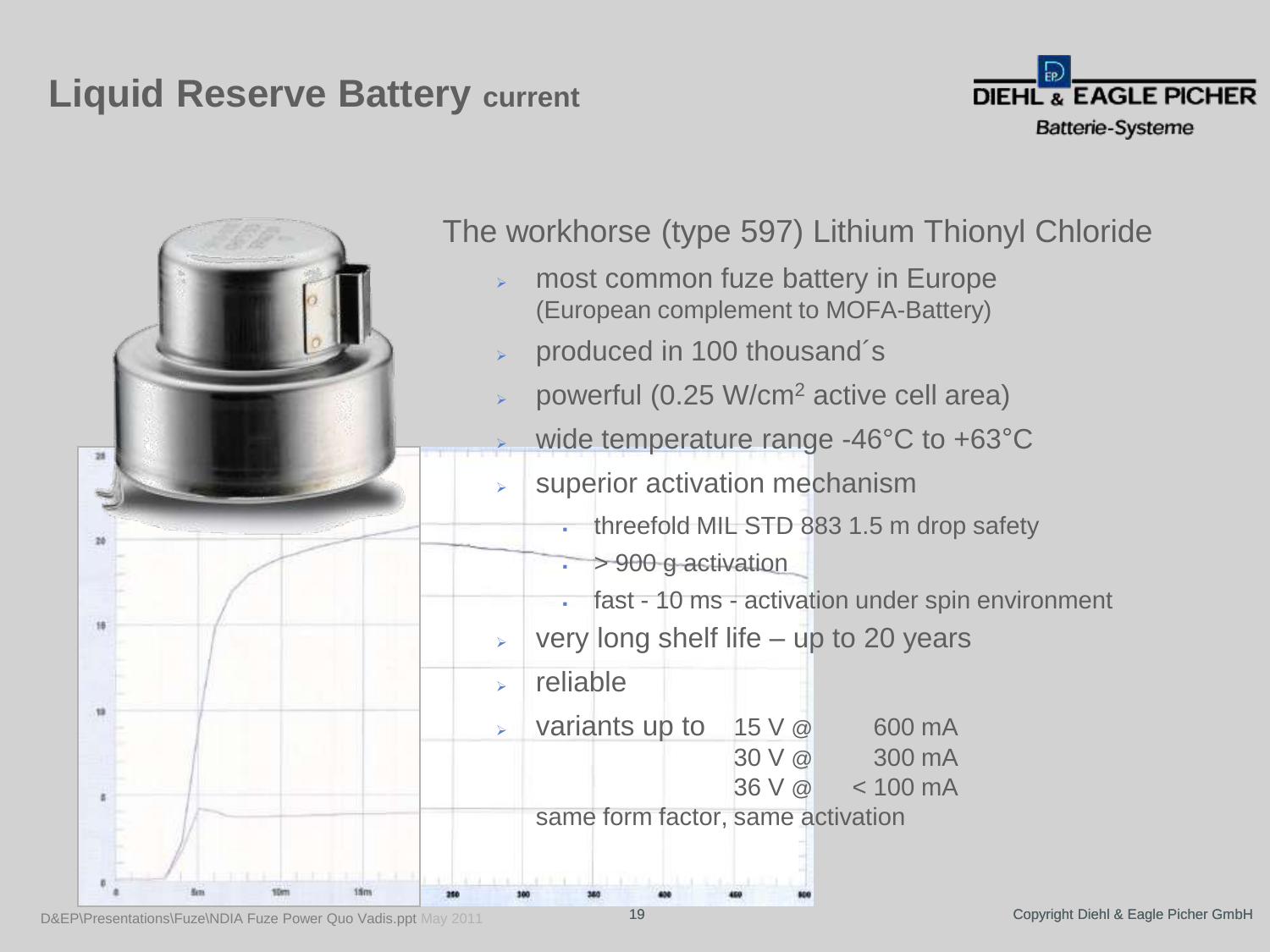## **Liquid Reserve Battery future**



sinale-cel 2-cell 5-cell 7-cell 10-cell

• How big is their Energy-/Power-Density

this volume equals **3,000** mJ (Electrochemistry only) **1000**

- $\triangleright$  what's needed for a complete LRB  $\blacksquare$  Electrochemistry
- - **Electrolyte separated from Cell Stack**

**1**

**10**

**100**

**10000**

[mW]





 $\Box$  10 x 10 mm

**0 100 200 300 400 500** [mm<sup>2</sup> ]

"597"

**Activation System** 



### For low and medium Power a single Cell will be the preferred Solution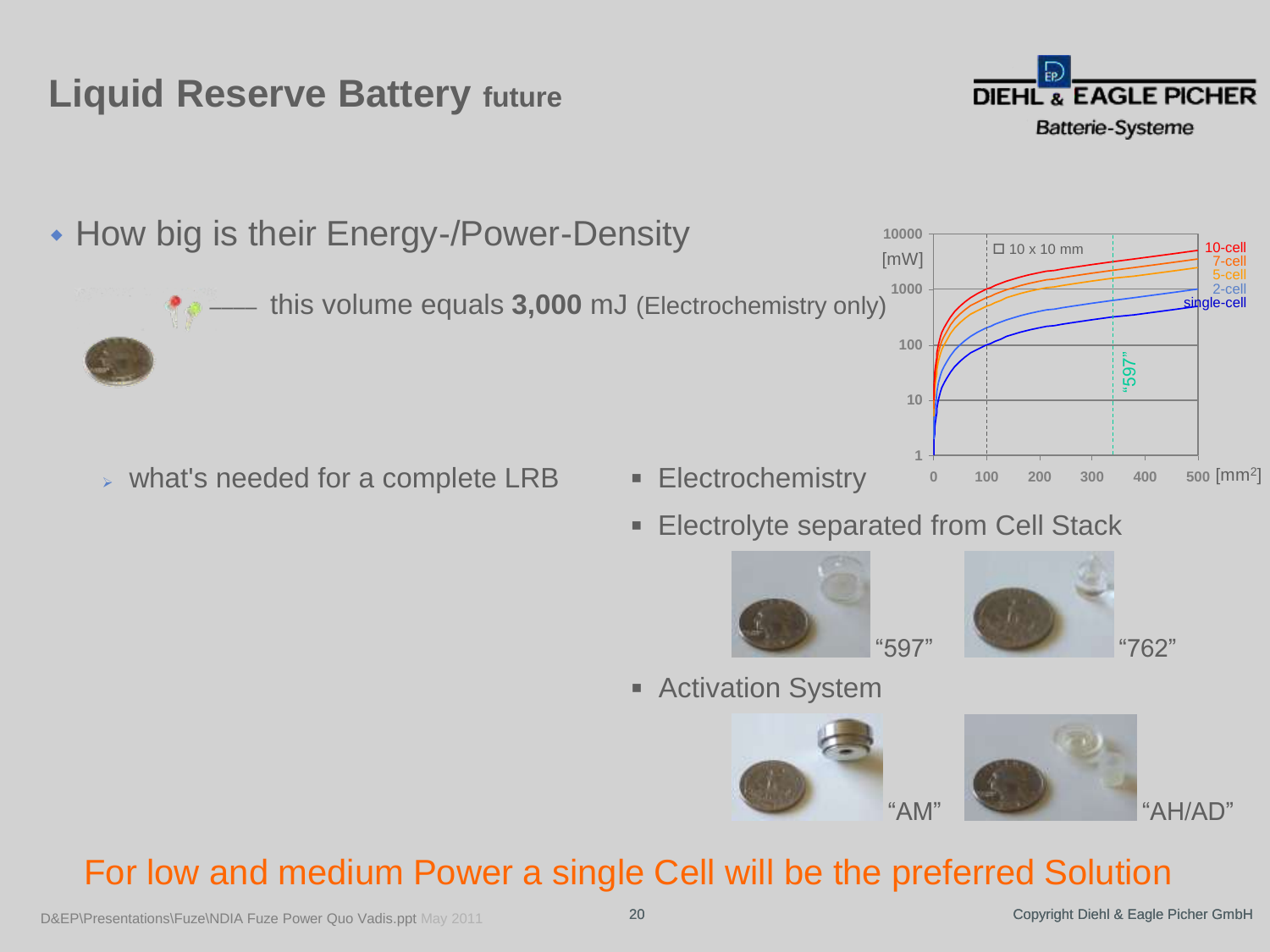## **Small Liquid Reserve Batteries**



Can be very small whilst maintaining their excellent properties

- **> superior Power-/Energy-Density**
- $\triangleright$  long shelf life
- wide temperature range
- excellent reliability
- $\triangleright$  low cost
- $\bullet$  Some recent examples  $\rightarrow$  M235







 $\mathcal{P}$  M80



 $\rightarrow$  40 mm AB



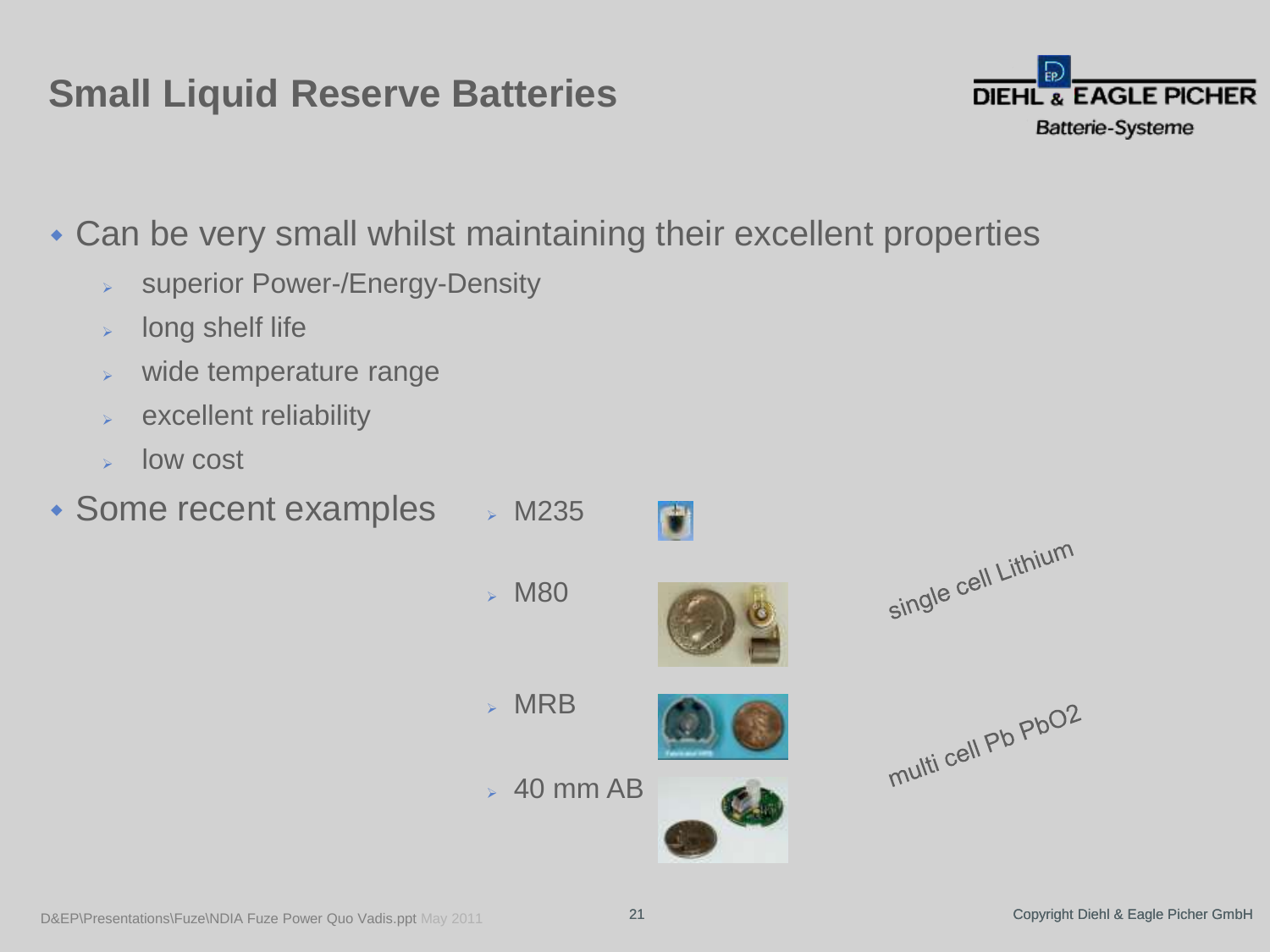# **Yet a new small Liquid Reserve Battery**



For small and medium calibre applications



- 12 mm diameter
- 12 mm high
- single cell Lithium Battery
- $\approx$  3.0  $\div$  3.6 V closed circuit voltage
- up to 50 mA load current
- setback/spin activation mechanism
	- $\cdot$  > 7000 g activation
	- fast < 5 ms activation under spin environment
- lifetime  $> 50$  s
- wide temperature range -46°C to +63°C
- very long shelf life up to 20 years
- reliable
- low cost

### Lithium Liquid Reserve Batteries provide superior Energy Density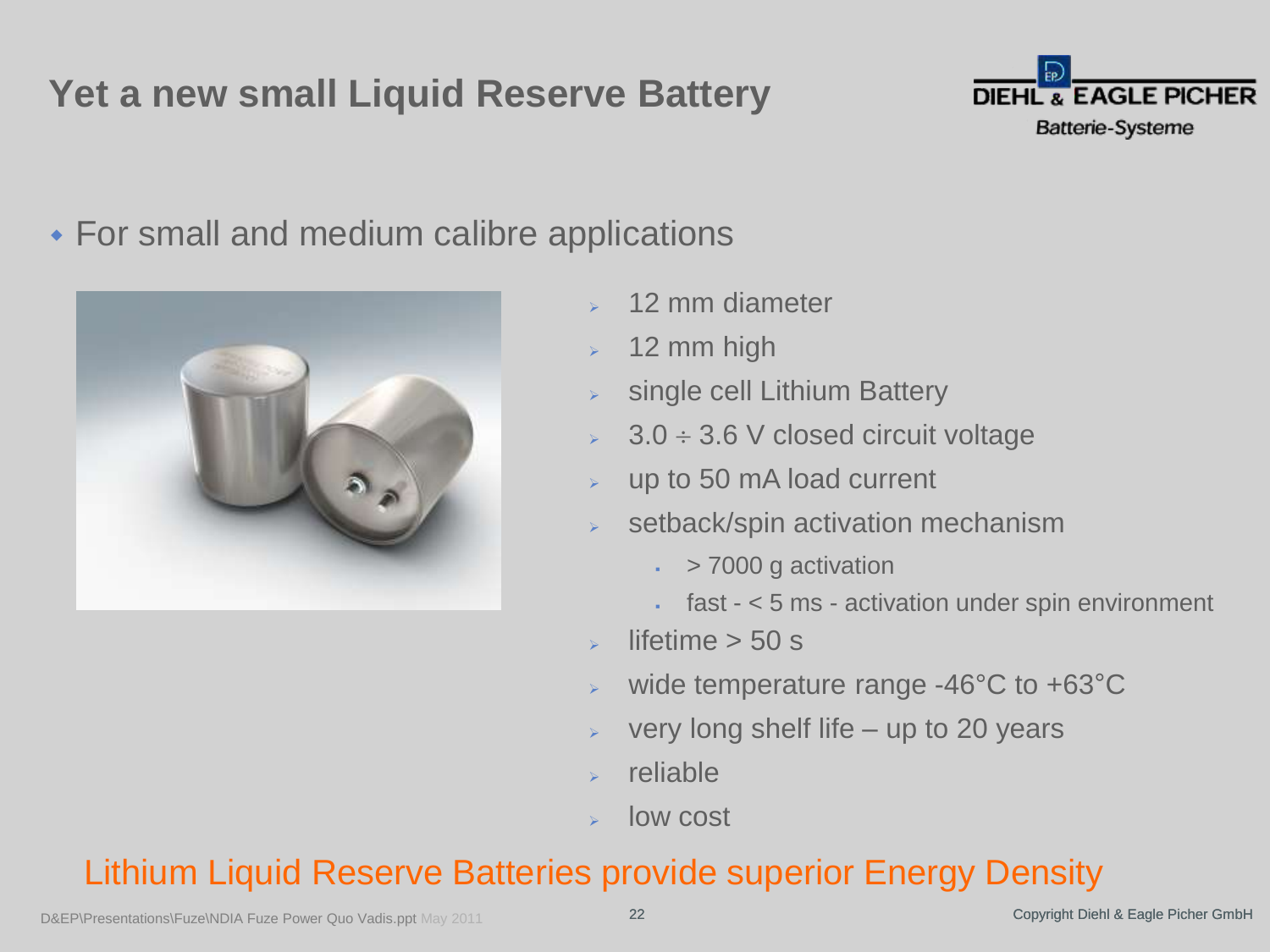

**Thank you for your Attention!**

**Any Questions, Comments, Objections, …**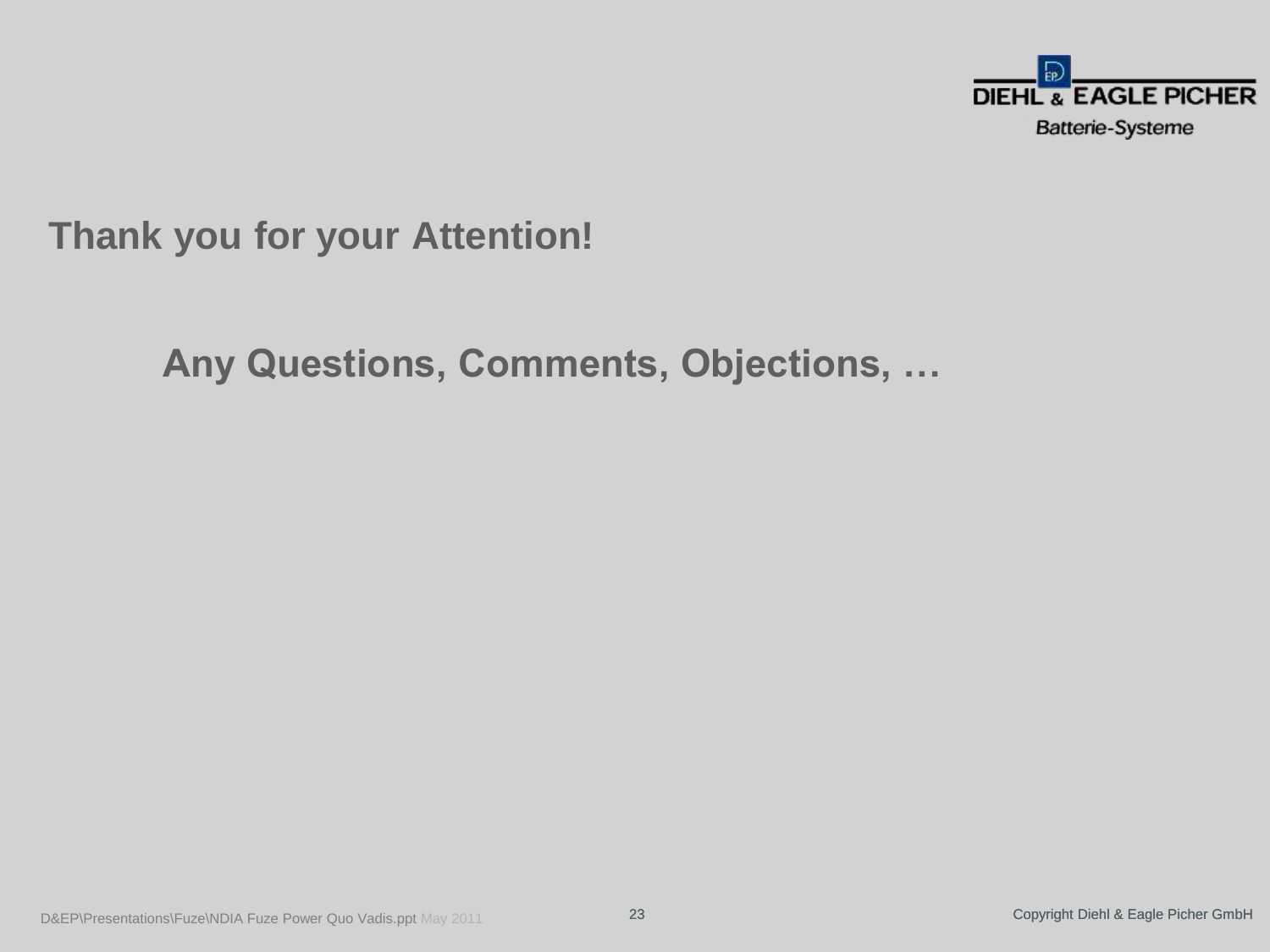# **Diehl & Eagle Picher in a Nutshell**



## • About the company

- US/German Joint Venture; Shareholders are Eagle Picher Technology, Joplin MO and Diehl BGT Defence, Ueberlingen GE
- $\triangleright$  Located in Roethenbach Germany
- Thermal- and Fuze-Batteries and Battery Packs
- **► R&D and Production of the above Batteries**
- Annual Turn Over > 10 mEur